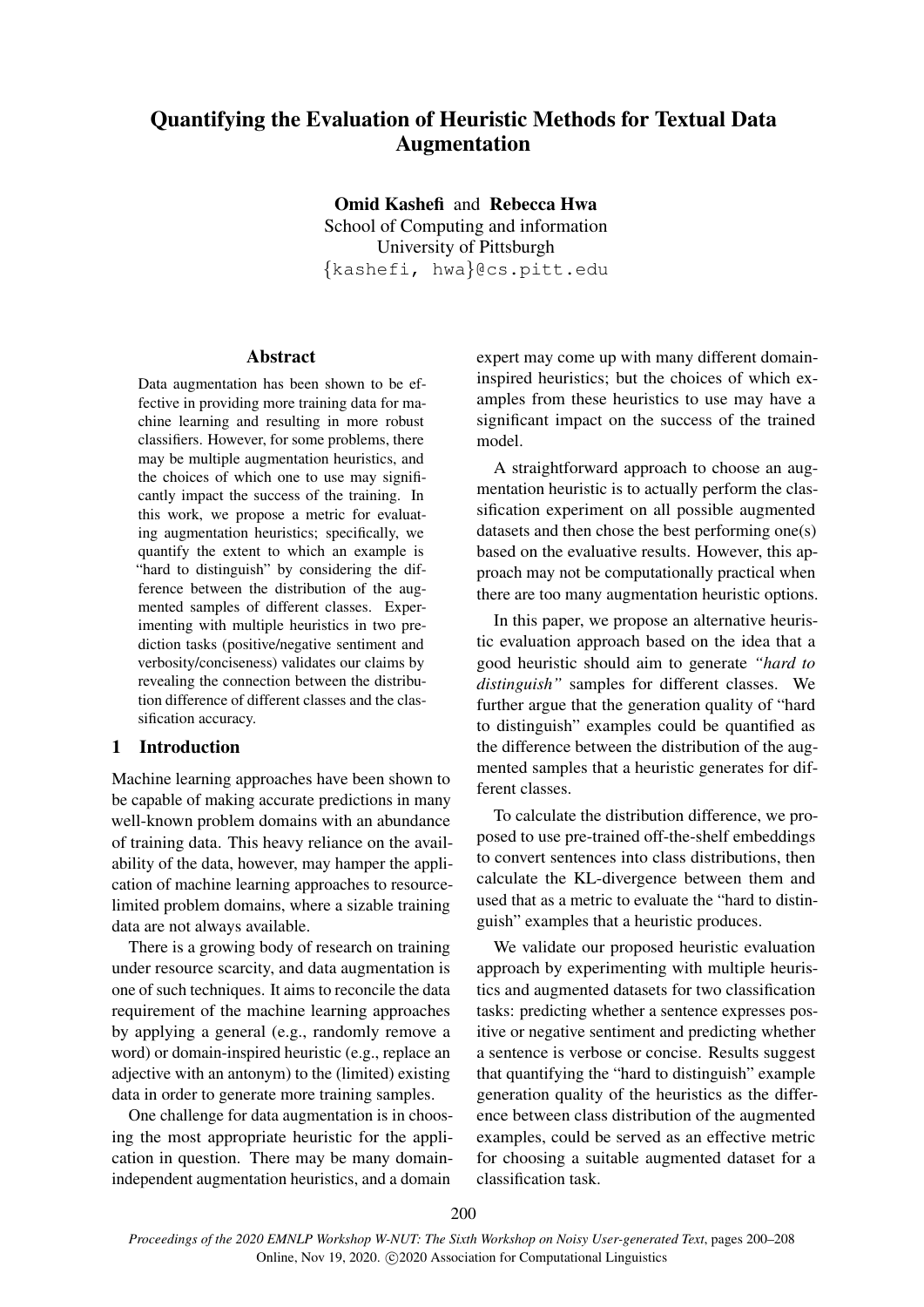#### 2 Data Augmentation

Data augmentation is a technique for generating additional training data by applying a heuristic transformation to the existing training examples. For example, an existing image could by rescaled or flipped to get more images with the same label to expand the size and diversity of the training dataset and thus train a more reliable and accurate model (Frénay and Verleysen, [2014;](#page-7-0) [Hendrycks](#page-7-1) [et al.,](#page-7-1) [2018;](#page-7-1) [Shorten and Khoshgoftaar,](#page-8-0) [2019\)](#page-8-0).

In general, data augmentation could be formu-lated as Equation [1,](#page-1-0) where  $h$  is a heuristic function that transforms the datapoint and label pair of  $(x, y)$ to a new augmented sample  $(\hat{x}, \hat{y})$ .

$$
(\hat{x}, \hat{y}) = h(x, y) \tag{1}
$$

<span id="page-1-0"></span>The majority of existing data augmentation approaches are *label-preserving*, which relaxes the Equation [1](#page-1-0) as  $(\hat{x}, y) = h(x, y) = (h(x), y)$ ; this means, if  $x$  belong to some class  $A$ , augmented  $\hat{x}$  also belong to class A. For example, using a synonym replacement heuristic, a sentence with positive sentiment could be augmented into a new example, while preserving the overall positive sentiment. Label-preserving data augmentation requires existing labeled samples for every class that is needed to be augmented.

Data augmentation can be *non-label-preserving* as well, where the label itself might also transform using function  $h_y$  that expands Equation [1](#page-1-0) as:

$$
(\hat{x}, \hat{y}) = h(x, y) = (h_x(x), h_y(y))
$$

This means, while x belongs to class  $A$ ,  $\hat{x}$  might not necessarily belong to class A. For example, by replacing the most positive word(s) of a sentence with positive sentiment with an antonym, the sentence's sentiment may become negative. Non-labelpreserving data augmentation is not bound to the assumption of having labeled samples for instances of all classes and samples from one class may be enough to generate instances of other classes.

Given a classification task, there may be multiple heuristics and data augmentation approaches that allow us to transform existing samples to new ones, but the choice of heuristic may significantly impact the success of the task. In this paper, we aim to answer the key question: *"which heuristic and data augmentation approach is more appropriate for a classification task?"* In Section [3,](#page-1-1) we propose a low-cost approach to quantify the evaluation of different heuristics and the resulting augmented datasets for classification tasks.

We believe our proposed approach could be a contribution to the NLP community because data augmentation has been shown to be useful for many NLP applications, with researchers proposing many different approaches for text data augmentation; for example, [\(Zhang et al.,](#page-8-1) [2015;](#page-8-1) [Wei and Zou,](#page-8-2) [2019\)](#page-8-2) used thesaurus-based and [\(Wang and Yang,](#page-8-3) [2015;](#page-8-3) [Kobayashi,](#page-7-2) [2018;](#page-7-2) [Jiao et al.,](#page-7-3) [2019\)](#page-7-3) used embedding-based lexical substitution approach, [\(Wei and Zou,](#page-8-2) [2019;](#page-8-2) [Xie et al.,](#page-8-4) [2019\)](#page-8-4) used random noise injection, including random word insertion, deletion, or sentence shuffling, [\(Luque,](#page-8-5) [2019\)](#page-8-5) used instance crossover by combining halves of tweets, [\(Guo et al.,](#page-7-4) [2019\)](#page-7-4) adapt the mixup approach [\(Zhang et al.,](#page-8-6) [2018\)](#page-8-6) to text by interpolating the distributed representation of different sentences, [\(Sen](#page-8-7)[nrich et al.,](#page-8-7) [2016;](#page-8-7) [Fadaee et al.,](#page-7-5) [2017;](#page-7-5) [Xie et al.,](#page-8-4) [2019\)](#page-8-4) used back-translation, and [\(Hu et al.,](#page-7-6) [2017;](#page-7-6) [Iyyer et al.,](#page-7-7) [2018;](#page-7-7) [Anaby-Tavor et al.,](#page-7-8) [2020;](#page-7-8) [Ku](#page-7-9)[mar et al.,](#page-7-9) [2020\)](#page-7-9) used (deep) generative models to augment more training examples.

However, with all these textual augmentation options, trying all of them for a (classifier) training task might be impractical, and to our best knowledge, there is not a guideline for how to choose between them for a task.

# <span id="page-1-1"></span>3 Quantification of Heuristics Suitability

A straightforward approach to assess which heuristic and data augmentation approach is more appropriate for the task is to try every heuristic to generate an augmented dataset, then train a classifier on each and check the final classification performance [\(Qiu et al.,](#page-8-8) [2020;](#page-8-8) [Wei and Zou,](#page-8-2) [2019\)](#page-8-2). The training process in this brute-force approach, however, may be time-consuming and resource-intensive, especially in complex training scenarios.

Alternatively, we may try to identify qualities that make a heuristic effective. Intuitively, a good heuristic ought to generate augmented samples that are the most similar to the original data distribution. However, this approach may overlook the additional generalization benefit that may come from diverse augmented training examples. Moreover, this approach may not be possible for problem domains with limited resources, where original labeled data is not available for all classes, and one may have to use non-label-preserving heuristics to augment examples for all classes.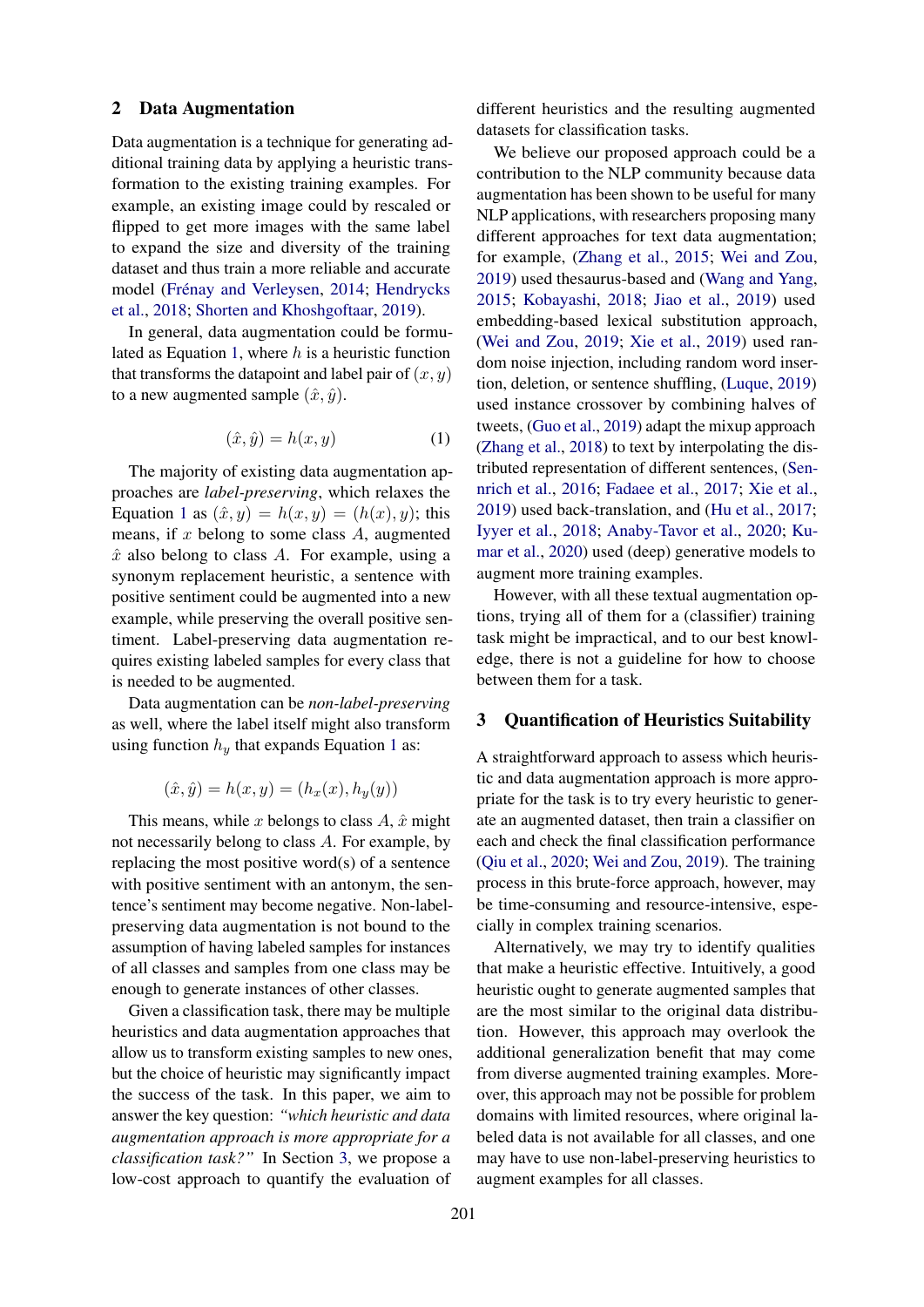On the other hand, from the classification task perspective, a good heuristic should aim to generate near-miss examples (samples of class B hard to distinguish from  $A$ ). We believe, the "hard to distinguish" samples can be quantified by finding a way to compute the difference between the samples of different classes, to sever as an guideline for choosing between different heuristic approaches.

Let us assume samples of class A are drawn from distribution A, which should be different from distribution  $B$  that samples of class  $B$  are drawn from. The difference between distribution  $A$  and  $B$  can be calculated as the KL-divergence (KLD) [\(Kullback](#page-7-10) [and Leibler,](#page-7-10) [1951\)](#page-7-10) from B to A as:  $D_{KL}(A||B)$ . KLD calculates how probability distribution A is different from the reference probability distribution B as the amount of information gained if samples of B are used instead of samples of A.

Thus, a lower  $D_{KL}(A||B)$  means distribution A is more similar to distribution  $B$ , so samples of class A are *harder to distinguish* from samples of class B. Therefore, the extent to which "hard to distinguish" samples can be generated by heuristic h could be quantified as  $D_{KL}(A_h||B_h)$ , where  $A_h$  and  $B_h$  indicate the samples of class A and  $B$  augmented using heuristic  $h$ , and Equation [2](#page-2-0) could be used to identify which heuristic is generating "harder to distinguish" samples and so more suitable for the classification task.

$$
\arg\min_{h} D_{KL}(A_h || B_h) \tag{2}
$$

<span id="page-2-0"></span>Finally, to transform sentences from their discrete word representation into a continuous distribution representation, we utilize a few of the numerous pre-trained embeddings that nowadays are the de facto approach for encoding sentences into vector space [\(Cho et al.,](#page-7-11) [2014;](#page-7-11) [Le and Mikolov,](#page-7-12) [2014;](#page-7-12) [Cer et al.,](#page-7-13) [2018;](#page-7-13) [Devlin et al.,](#page-7-14) [2019\)](#page-7-14).

We examine the applicability of our proposed approach by studying two classification tasks: *sentiment analysis*, as a resource-rich problem domain that allows experimenting with both labelpreserving and non-label-preserving heuristics, and *verbosity analysis*, as a resource-limited problem domain that the absence of sizable labeled data limits the options to non-label-preserving heuristics.

#### 4 Augmented Datasets

In this section, we go over some heuristic options for augmenting training corpora for sentiment analysis and verbosity detection domains.

#### 4.1 Augmented Sentiment Corpus

Our sentiment analysis task is to predict whether a sentence expresses *positive*, *negative*, or *neutral* sentiment? For this task, we use the sentences from the Yelp Polarity Dataset (YPD) [\(Zhang et al.,](#page-8-1) [2015\)](#page-8-1) to create the augmented dataset.

As *label-preserving* heuristics, we use following heuristics proposed by [Wei and Zou](#page-8-2) [\(2019\)](#page-8-2):

- Synonym Replacement (SR). Randomly pick a content word from the sentence and replace it with a synonym chosen at random.
- Random Insertion (RI). Randomly choose a content word from the sentence and insert one of its synonyms to a random place in the sentence.
- Random Swap (RS). Swap the position of two randomly chosen words in the sentence.
- Random Deletion (RD). Delete a randomly chosen word from the sentence.

We apply these heuristics to the positive sentences of YPD to generate more positive examples, and the other way around for generating more negative examples. For each sentence, we repeat each heuristic operation until about 20% of its words are changed ( $\alpha = .2$ ).

Moreover, we propose the following *non-labelpreserving* heuristics and apply them to the positive sentences to create the augmented negative examples, and the other way around for generating the augmented positive examples.

• ALL. In this heuristic, we replace all the sentiment words of a sentence with their antonyms. To find the sentiment words, we first collected a vocabulary of positive and negative unigrams by combing the labeled words of *Stanford Sentiment Treebank* [\(Socher et al.,](#page-8-9) [2013\)](#page-8-9) and the *Opinion Lexicon* [\(Hu and Liu,](#page-7-15) [2004\)](#page-7-15). This results in a vocabulary of 3,453 positive and 6,000 negative unigrams.

Then, for a positive sentence in YPD, we replace every word of it that appeared in the positive portion of the collected vocabulary by one of its randomly chosen antonyms, using WordNet [\(Miller,](#page-8-10) [1995\)](#page-8-10), to create the augmented negative sentence. We perform similarly but in the opposite direction to create the augmented positive sentences.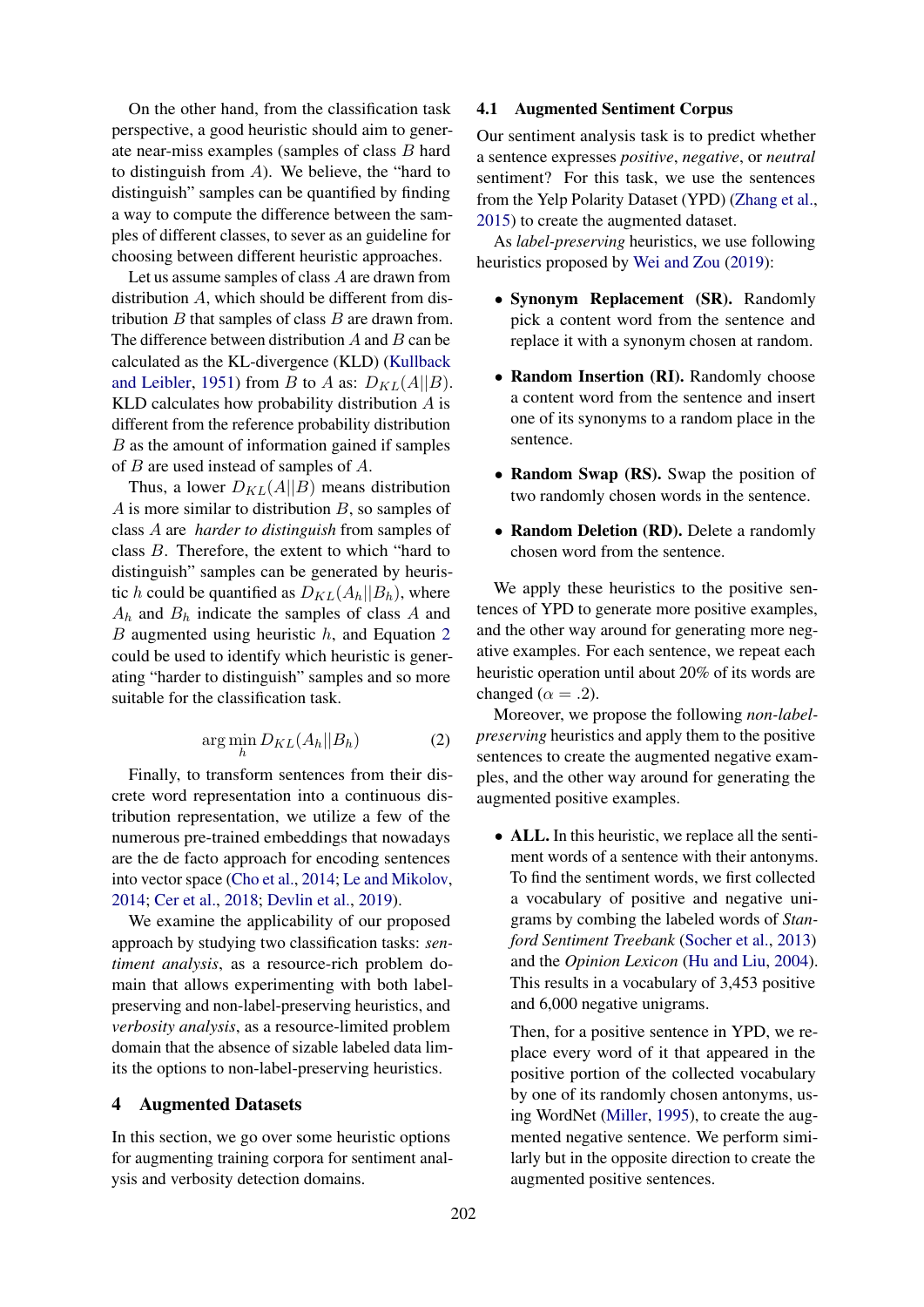<span id="page-3-0"></span>

| <b>Heuristic</b> | Sentence                                                          | Label    |
|------------------|-------------------------------------------------------------------|----------|
| None             | super generous portion !                                          | positive |
| <b>SR</b>        | super generous portion + slice !                                  | positive |
| RI               | super <b>+slice</b> generous portion !                            | positive |
| <b>RS</b>        | <b>portion</b> $\leftarrow$ generous $\rightarrow$ <b>super</b> ! | positive |
| <b>RD</b>        | super generous portion!                                           | positive |
| ALL              | super +lousy generous +meager<br>portion!                         | negative |
| ONE              | super generous + meager portion!                                  | negative |

Table 1: Examples of Sentences Augmented using Label-Preserving (SR, RI, RS, and RD) and Non-Label-Preserving (ALL and ONE) Sentiment Heuristics

• ONE. In this heuristic, instead of replacing all sentiment words with their randomly chosen antonym, we first filtered for antonyms that match the POS and sense of the sentiment word, then we pick the antonym that makes the most fluent augmented sentences, ranked by a language model (LM) trained on YPD. Finally, for every sentence, we only replace one of its sentiment words with its POS, sense, and LM filtered antonym.

Using this heuristic, for example, a sentence with overall positive polarity may still contain a word that expresses a negative opinion about an aspect, so intuitively, this creates "harder to distinguish" examples compared to the ALL heuristic.

In total, we generated 50K positive and 50K negative augmented samples using each heuristic. We removed all of the original YPD sentences so that these datasets contain only augmented samples. We refer to each dataset with the same name as the heuristic function it is augmented with. Table [1](#page-3-0) shows examples of sentences augmented using the label-preserving and non-label-preserving sentiment heuristics.

#### 4.2 Augmented Verbosity Corpus

The verbosity detection task is to predict whether a sentence is *verbose* or *concise*. Unlike the sentiment analysis domain, the set of existing resources for the verbosity detection problem is much more limited: NUCLE covers grammatical redundancy [\(Dahlmeier et al.,](#page-7-16) [2013\)](#page-7-16), and [Kashefi et al.](#page-7-17) [\(2018\)](#page-7-17) has a small corpus called Semantic Pleonasm Corpus (SPC) that contains semantic redundancy (i.e., verbosity) labels. Due to its small size, it is primarily suitable as a benchmark.

Since to the best of our knowledge, there is no sizable resource with explicit *verbose* and *concise* labels, to augment a dataset of concise and verbose sentences, we start by trying to identify an existing real-world data source that has verbosity or conciseness characteristics. One domain-specific feature of Yelp that we exploit is the data category called "tips." Since "tips" are very short sentences, they are likely to be concise; we sample for "tips" that contain adjectives because the evaluation corpus (i.e. SPC) mainly focuses on adjectival semantic redundancies.

Based on domain knowledge, we come up with the following *non-label-preserving* heuristics to create verbose samples based on the collected "concise" sentences by adding a superfluous adjective to the concise sentences:

- Duplicate (DUP). This heuristic is an obvious case for word redundancy by duplicating an adjective word of the sentence right next to itself.
- Synonym (SYN). This heuristic inserts a synonym next to an adjective word of the sentence. The conventional way to get synonyms of a word is to use WordNet, however, since these synonyms may express a different quality of the noun clause compared to the original adjective, augmented construction might not be semantically redundant.

For this reason, we opt to use sense2vec [\(Trask et al.,](#page-8-11) [2015\)](#page-8-11), a contextual wordembedding fine-tuned on Yelp "tips". Since the adjective synonyms from sense2vec are matching the context and follow the same intent and emotional state of the original adjective, these two adjacent synonyms are likely to make a pleonastic construction.

• Near-Miss Negative (NMN). In this heuristic, we try to create concise examples that are "hard to distinguish" from the verbose examples. We trained a language model on the Yelp "tips" and used that to predict the most likely words that can occur right after an adjective of the sentence. Let assume for adjective  $w_{\text{adj}}$  in sentence s, using LM, we retrieved  $\{w_{aug1}, w_{aug2}, ..., w_{aug5}\}\$ as a sorted list of most likely words that can appear next to  $w_{adj}$ given its context s.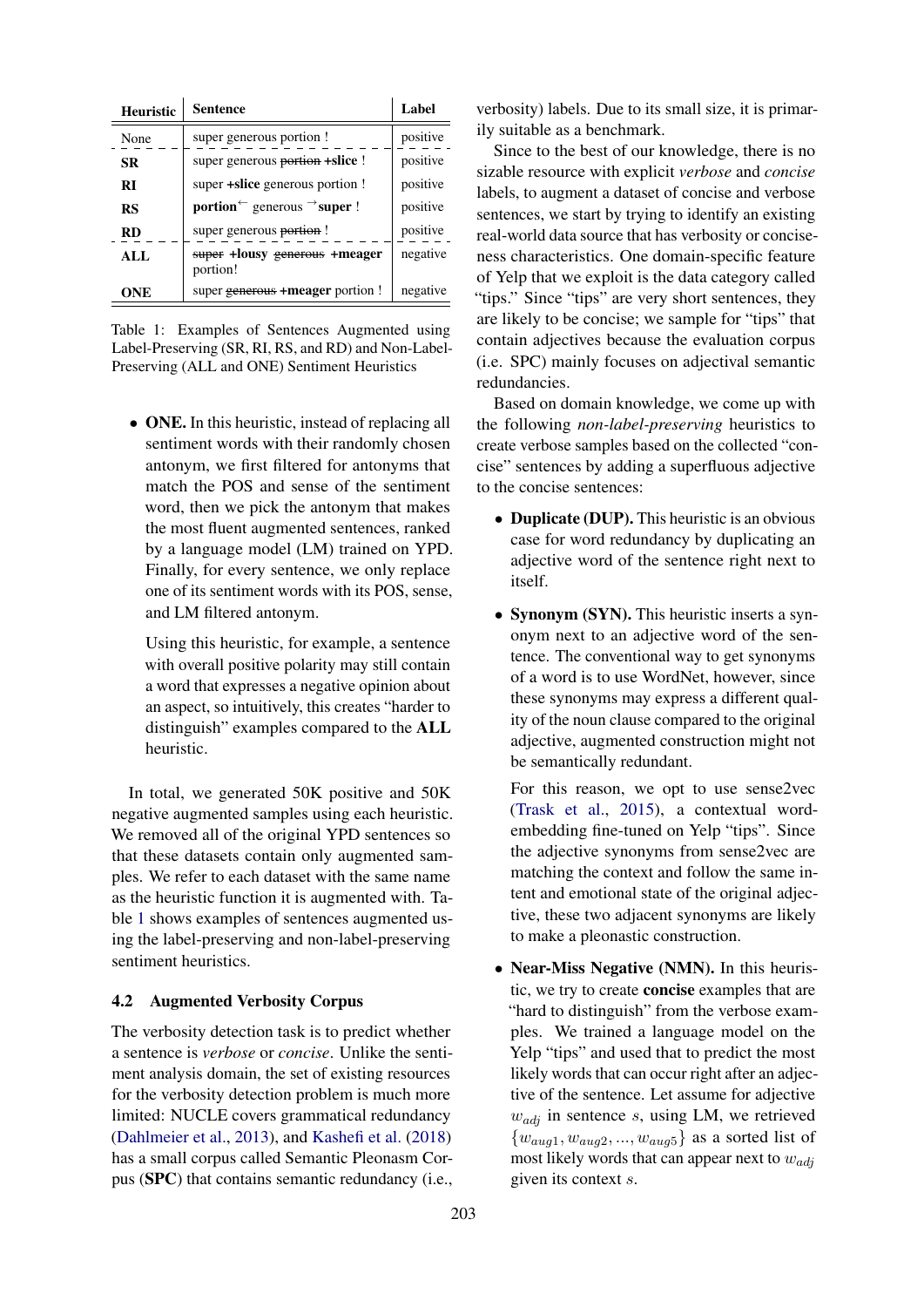<span id="page-4-0"></span>

| <b>Heuristic</b> | <b>Sentence</b>                     | Label   |
|------------------|-------------------------------------|---------|
| None             | delicious bread!                    | concise |
| DUP              | delicious <b>+delicious</b> bread ! | verbose |
| <b>SYN</b>       | delicious <b>+tasty</b> bread !     | verbose |
| <b>NMN</b>       | delicious <b>+redolent</b> bread !  | concise |

Table 2: Examples of Sentences Augmented using the Verbosity Heuristics

We then filter for  $w_{aug}$ s that are adjective themselves and a synonym of  $w_{adj}$ , lets assume the filtered list be  $\{w_{aug2}, w_{aug5}\}.$ Since LM is trained on Yelp, the  $w_{aug2}$  is already observed in the Yelp tips after the  $w_{adj}$ in some context. Taking into account that Yelp tips are considered concise, the sequence of ...  $w_{adj}$   $w_{aug2}$  ... is also concise. Therefore, we can create concise examples that are containing two adjacent synonyms but are not verbose

For each heuristic, we generate only one augmented verbose sample from an original concise sentence. In total, we augmented 100K concise and 100K verbose samples using each heuristic. Since the verbose examples are generated from concise sentences that are included in the augmented corpus, we removed the concise sentences with odd and verbose sentences with even indexes to make sure that non of the concise are verbose sentences in the corpus are corresponding to each other. The final augmented corpus, thus, contains 50K nonparallel samples of each class. We refer to each dataset with the same name as the heuristic function that was used to augment it.

Table [2](#page-4-0) shows examples of sentences augmented using the non-label-preserving verbosity heuristics. While duplicating the word "delicious" or adding "tasty" next to it makes the sentence verbose, adding "redolent" does not make it verbose because "redolent" and "delicious" are describing different quality of the "bread."

#### 5 Experiments

The key questions for validating our proposed approach for quantifying the evaluation of heuristic textual data augmentation methods are:

• Q1. Can generating "hard to distinguish" examples be an effective way to assess whether a heuristic is generating a suitable augmented training dataset?

- Q2. To what extent could the notion of "hard to distinguish" examples be quantified by our proposed metric – the difference between the class distribution of the augmented samples?
- Q3. Is calculating the difference of class distributions computationally efficient in practice?

To measure the accuracy of sentiment and verbosity classification in answering Q1, we trained an LSTM [\(Liu et al.,](#page-7-18) [2016\)](#page-7-18) and a CNN [\(Kim,](#page-7-19) [2014\)](#page-7-19) classifier on each the augmented dataset. The classification result for each task and augmented dataset is reported in Section [5.2.](#page-5-0)

The LSTM and CNN models are trained on augmented corpora separately for each task; the sentiment classifiers are evaluated on a held-out portion of the YPD, and the verbosity classifiers are evaluated on SPC. None of the sentences of the held-out YPD and SPC are used during the creation of the augmented datasets.

To answer Q2, we use two pre-trained encoder models: Universal Sentence Encoder (USE) [\(Cer](#page-7-13) [et al.,](#page-7-13) [2018\)](#page-7-13) and Bidirectional Encoder Representations from Transformers (BERT) [\(Devlin et al.,](#page-7-14) [2019\)](#page-7-14), both of which are transformer-based encoder of greater-than-word length text, to transform the sentences into a continuous space so that we can treat them as class distributions and measure their similarity.

#### 5.1 Classification Accuracy

If a good heuristic is the one that generates "hard to distinguish" examples, the dataset augmented using ONE should train a better classifier than ALL for the sentiment analysis task, and the verbosity classifier trained on NMN should outperform the classifiers trained on SYN and DUP.

Table [3](#page-5-1) and Table [4](#page-5-2) show the classification accuracy of the neural models trained on different augmented datasets for sentiment and verbosity prediction tasks, and as we expected, heuristics that intuitively generate "harder to distinguish" examples are more suitable for the prediction task and trained a better classifier on both tasks:

> Sentiment Classification Accuracy:  $ACC(ONE) > ACC(ALL)$

Verbosity Classification Accuracy:  $ACC(NMN) > ACC(SYN) > ACC(DUP)$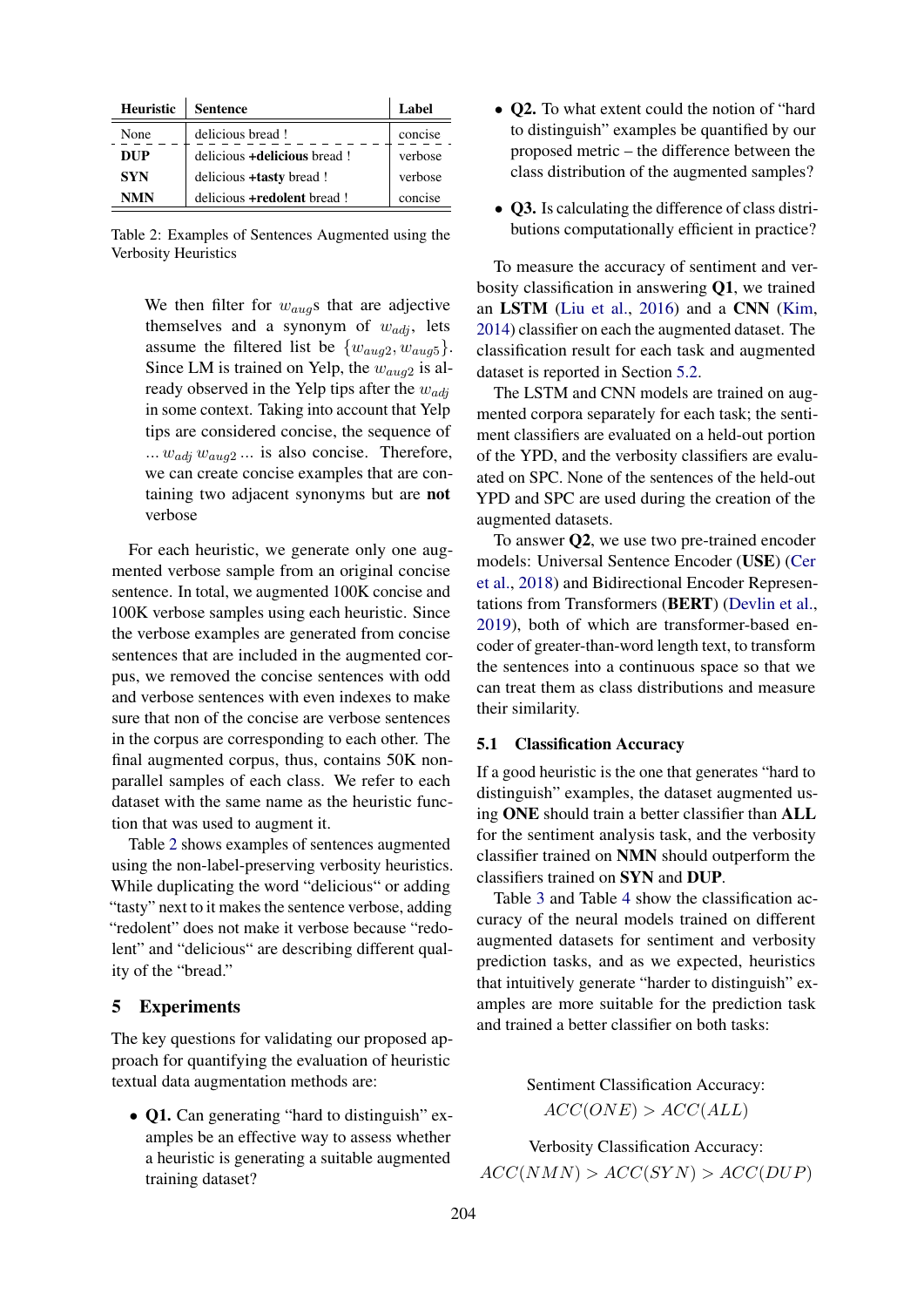<span id="page-5-1"></span>

| <b>Dataset</b>       |            | <b>ACC</b><br><b>Model</b> | <b>KLD</b> |            |             |
|----------------------|------------|----------------------------|------------|------------|-------------|
|                      |            |                            |            | <b>USE</b> | <b>BERT</b> |
|                      |            | <b>LSTM</b>                | .943       |            |             |
|                      | <b>RS</b>  | <b>CNN</b>                 | .966       | 16.78      | 5.33        |
|                      |            | <b>AVG</b>                 | .954       |            |             |
|                      | <b>SR</b>  | <b>LSTM</b>                | .941       |            | 7.27        |
| Label-Preserving     |            | <b>CNN</b>                 | .962       | 19.84      |             |
|                      |            | <b>AVG</b>                 | .951       |            |             |
|                      | RI         | <b>LSTM</b>                | .936       |            | 9.84        |
|                      |            | <b>CNN</b>                 | .944       | 24.11      |             |
|                      |            | <b>AVG</b>                 | .940       |            |             |
|                      | <b>RD</b>  | <b>LSTM</b>                | .930       |            |             |
|                      |            | <b>CNN</b>                 | .938       | 23.99      | 12.15       |
|                      |            | <b>AVG</b>                 | .934       |            |             |
| Non-Label-Preserving | <b>ALL</b> | <b>LSTM</b>                | .683       |            |             |
|                      |            | <b>CNN</b>                 | .716       | 26.26      | 13.97       |
|                      |            | <b>AVG</b>                 | .699       |            |             |
|                      | <b>ONE</b> | <b>LSTM</b>                | .808       |            |             |
|                      |            | <b>CNN</b>                 | .822       | 17.41      | 9.90        |
|                      |            | <b>AVG</b>                 | .815       |            |             |

Table 3: Sentiment Classification Accuracy and Difference between Augmented Positive and Negative Distributions

These observations suggest that an augmented dataset generated from a heuristic that produces "harder to distinguish" examples for different classes could train a better classifier (Q1).

Since label-preserving heuristics do not change the class label of the samples, the extent to which "hard to distinguish" examples can be generated rely heavily on their existence in the original data. Thus, we cannot intuitively predict which labelpreserving heuristic might be a better choice, however, in Section [5.2,](#page-5-0) we further study whether our purposed heuristic evaluation approach is applicable to label-preserving heuristics.

#### <span id="page-5-0"></span>5.2 Augmented Distribution Difference

To investigate the extent to which "hard to distinguish" examples might be quantified as a difference between the distribution of the augmented samples of different classes, we first encode the augmented sentences into a continuous high dimensional vector space; then, we computed the difference be-

<span id="page-5-2"></span>

| <b>Dataset</b>       |            | Model ACC   |      | <b>KLD</b> |             |
|----------------------|------------|-------------|------|------------|-------------|
|                      |            |             |      | <b>USE</b> | <b>BERT</b> |
|                      | <b>DUP</b> | <b>LSTM</b> | .393 |            |             |
|                      |            | <b>CNN</b>  | .442 | 14.86      | 15.90       |
|                      |            | AVG         | .417 |            |             |
| Non-Label-Preserving | <b>SYN</b> | <b>LSTM</b> | .526 |            |             |
|                      |            | <b>CNN</b>  | .551 | 10.23      | 12.99       |
|                      |            | AVG         | .538 |            |             |
|                      | <b>NMN</b> | <b>LSTM</b> | .692 |            |             |
|                      |            | <b>CNN</b>  | .738 | 8.91       | 7.77        |
|                      |            | <b>AVG</b>  | .715 |            |             |

Table 4: Verbosity Classification Accuracy and Difference between Augmented Verbose and Concise Distributions

tween the distribution of the augmented samples of different classes as the divergence from high dimensional representation of one class to another.

For the sentiment analysis task, we computed the difference between augmented positive and negative distribution as follow, where  $E$  is either BERT or USE encoders, and positive and negative indicate augmented positive and negative examples respectively:

$$
D_{KL}(E(positive)||E(negative))
$$

The distribution difference for the verbosity analysis task is calculated as follow, where concise and verbose indicate augmented concise and verbose examples respectively:

$$
D_{KL}(E(concise)||E(verpose))
$$

It must be noted that since there is no correspondence between the augmented examples of different classes, we computed the difference as the average KL-Divergence over mini-batches of the size 64 samples from the shuffled augmented dataset for 10 epochs (the same batch and epoch values used for training LSTM and CNN models).

Table [3](#page-5-1) shows the distribution difference between augmented *positive* and *negative* samples for the sentiment analysis task. As shown, although the average classification accuracy of models trained on label-preserving heuristics are only marginally different, the divergence between distributions of augmented examples with positive and negative sentiments are following the reverse order for both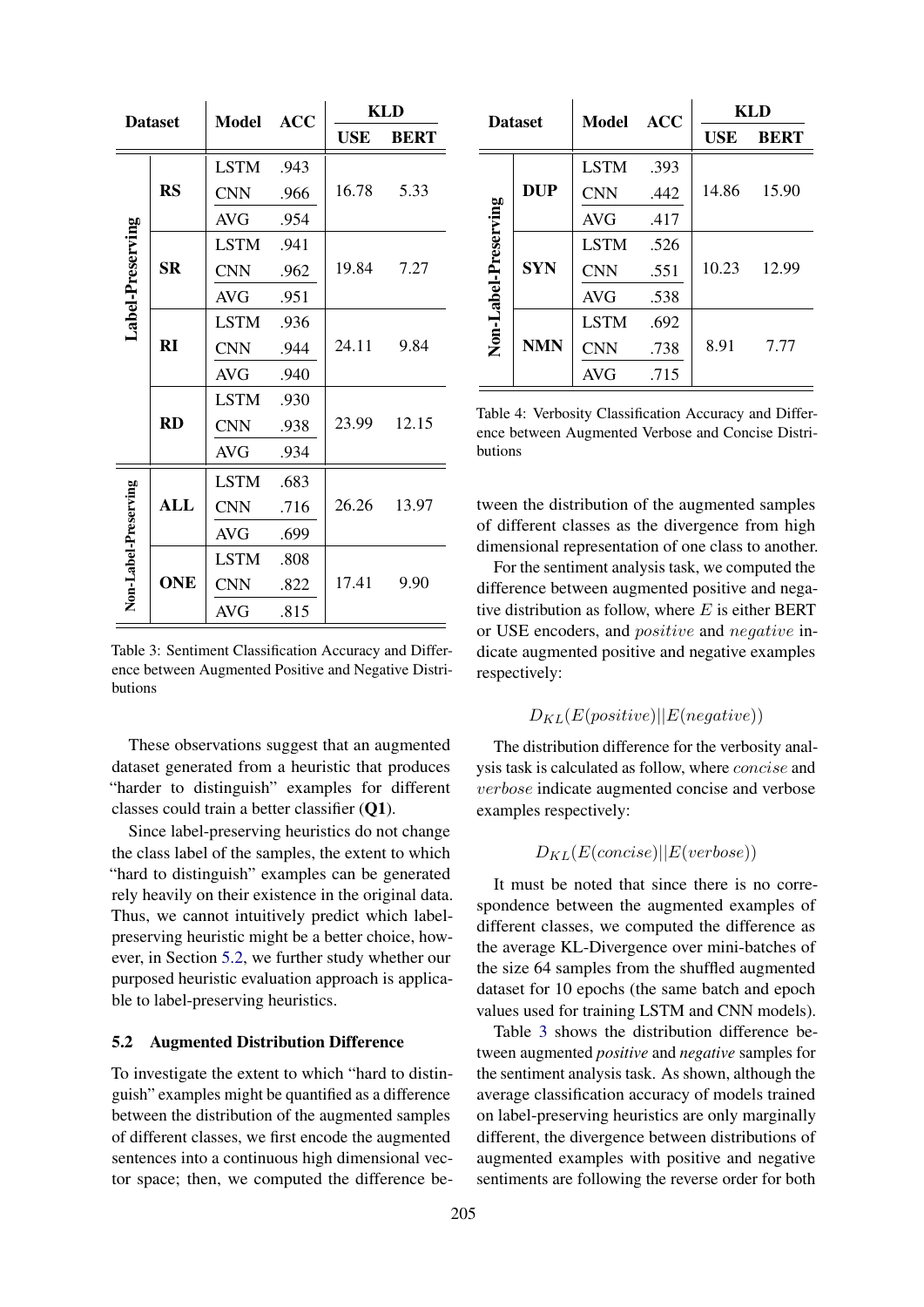BERT and USE representations, with one exception for USE representation of RI compared to RD:

*– Label-Preserving Heuristics –*

Sentiment Classification Accuracy:

 $ACC(RS) > ACC(SR) > ACC(RI) >$  $ACC(RD)$ 

Positive Distribution vs. Negative Distribution:

 $KLD(RS) < KLD(SR) < KLD(RI) <$  $KLD(RD)$ 

Since the non-label-preserving heuristics apply significant semantic changes to the original samples to change its class label, it is expected that the choice of heuristic should have a more noticeable impact on the classification accuracy compared to the augmentation using label-preserving heuristics. We also observe the same results for non-label-preserving heuristics: augmented dataset with higher classification accuracy has lower divergence between distributions of their positive and negative examples:

*– Non-Label-Preserving Sentiment Heuristics –*

Sentiment Classification Accuracy:  $ACC(ONE) >> ACC(ALL)$ 

Positive Distribution vs. Negative Distribution:  $KLD(ONE) < KLD(ALL)$ 

Table [4](#page-5-2) shows the distribution difference between augmented *concise* and *verbose* samples for the verbosity prediction task. Here, similar to the sentiment analysis task, we observe that the divergence between distributions of augmented concise and verbose examples are following the reverse order of classification accuracy for both BERT and USE representations:

*– Non-Label-Preserving Verbosity Heuristics –*

Verbosity Classification Accuracy:  $ACC(NMN) > ACC(SYN) > ACC(DUP)$ 

Verbose Distribution vs. Concise Distribution:  $KLD(NMN) < KLD(SYN) < KLD(DUP)$ 

<span id="page-6-0"></span>

| <b>Encoding</b> |             | <b>KLD</b> | <b>Classification</b> |       |
|-----------------|-------------|------------|-----------------------|-------|
| USE             | <b>BERT</b> |            | LSTM CNN              |       |
| 33.2s           | 92.8s       | 13.4s      | 2773s                 | -878s |
| AVG: 63s        |             |            |                       |       |
| Overall: 76.4s  |             |            | <b>AVG</b> : 1825.5s  |       |

Table 5: Execution Time of Our Proposed Heuristic Suitability Evaluation Approach Compared to the Classifier Training Time

These observations may indicate that the extent to which a heuristic might generate "hard to distinguish" examples could be quantified as the difference (divergence) between the distribution of augmented examples in different classes (Q2).

#### 5.3 Computational Efficiency

Now that we have investigated the role of "hard to distinguish" examples in the success of training a classifier  $(01)$  and how to quantify that  $(02)$ , it is time to evaluate the computational efficiency of our purposed approach to see how practical it is compared to training a separate classifier for each augmented dataset and pick the best performing one(s)  $(Q3)$ .

To investigate this, we calculated the time for encoding the augmented examples into continuous space and the time requires for computing the KLD and compared them with the time required for training a classifier on an augmented dataset.

Table [5](#page-6-0) shows the average execution time of our proposed approach for evaluating the suitability of different data augmentation heuristics and training neural classifiers on augmented datasets. Reported numbers are averaged over sentiment and verbosity prediction tasks for all augmented datasets. Encoding is a one-time process for each augmented dataset, and numbers reported under KLD and Classification columns are the overall execution time after 10 epochs of training on an NVIDIA Tesla P100 GPU.

We observed that encoding and divergence calculation times only depend on the number of samples and the classification task and choice of heuristic is not affecting the execution times. We also observed that the training time for both LSTM and CNN also highly depends on the number of training samples, and changing tasks and augmented dataset only slightly change the training time (standard deviation of 9.4s and 6.8s, respectively).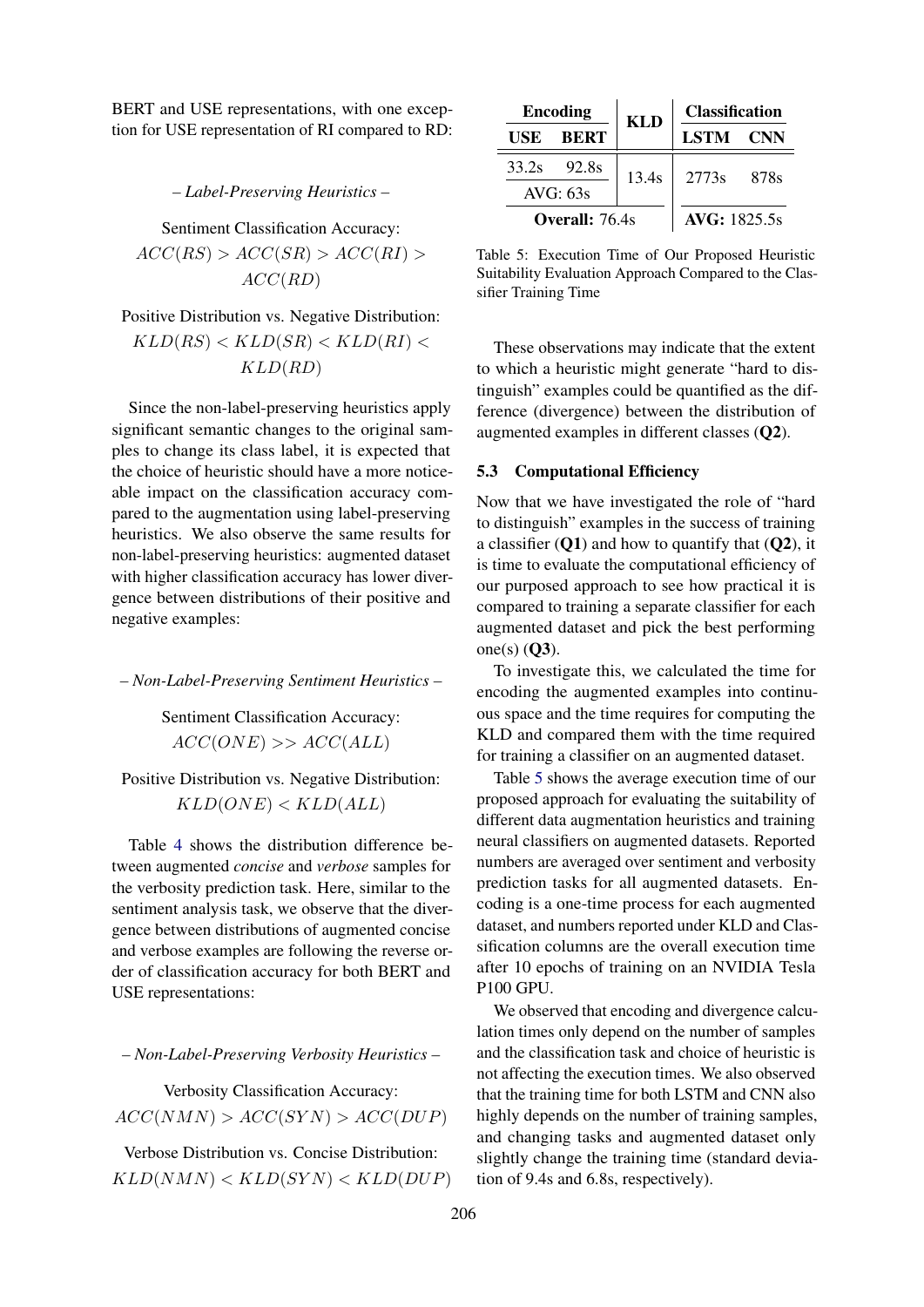Execution times are showing that our proposed heuristic evaluation approach is about 25 times faster than training a classifier; this may suggest that our proposed approach could be a low-cost alternative solution for assessing the suitability of the heuristic strategies for augmenting training dataset for different classification tasks, especially for complex training scenarios when training many classifiers on different augmented dataset might not be computationally practical (Q3).

# 6 Conclusion

This paper presents an approach for evaluating the suitability of augmentation heuristics for classifications task via "hard to distinguish" example generation capacity of the heuristics through analyzing the difference of class distribution of the augmented examples.

Experimental results suggest our proposed heuristic evaluation approach could be a low-cost yet effective way of measuring the suitability of an augmented heuristic for a classification task.

# Acknowledgments

We would like to thank the anonymous reviewers for their helpful comments. This material is based upon work supported by the National Science Foundation under Grant Number 1735752.

#### References

- <span id="page-7-8"></span>Ateret Anaby-Tavor, Boaz Carmeli, Esther Goldbraich, Amir Kantor, George Kour, Segev Shlomov, Naama Tepper, and Naama Zwerdling. 2020. [Not Enough](http://arxiv.org/abs/1911.03118) [Data? Deep Learning to the Rescue!](http://arxiv.org/abs/1911.03118) In *AAAI*.
- <span id="page-7-13"></span>Daniel Cer, Yinfei Yang, Sheng-yi Kong, Nan Hua, Nicole Limtiaco, Rhomni St John, Noah Constant, Mario Guajardo-Céspedes, Steve Yuan, Chris Tar, Yun-Hsuan Sung, Brian Strope, and Ray Kurzweil Google Research Mountain View. 2018. [Universal](https://arxiv.org/pdf/1803.11175.pdf) [Sentence Encoder.](https://arxiv.org/pdf/1803.11175.pdf) *Computing Research Repository*, arXiv:1803.11175.
- <span id="page-7-11"></span>Kyunghyun Cho, Bart Van Merriënboer, Caglar Gulcehre, Dzmitry Bahdanau, Fethi Bougares, Holger Schwenk, and Yoshua Bengio. 2014. [Learn](https://www.aclweb.org/anthology/D14-1179)[ing Phrase Representations using RNN Encoder-](https://www.aclweb.org/anthology/D14-1179)[Decoder for Statistical Machine Translation.](https://www.aclweb.org/anthology/D14-1179) In *EMNLP*.
- <span id="page-7-16"></span>Daniel Dahlmeier, Hwee Tou Ng, and Siew Mei Wu. 2013. [Building a Large Annotated Corpus of](https://www.aclweb.org/anthology/W13-1703/) [Learner English: The NUS Corpus of Learner En](https://www.aclweb.org/anthology/W13-1703/)[glish.](https://www.aclweb.org/anthology/W13-1703/) In *SIGEDU*.
- <span id="page-7-14"></span>Jacob Devlin, Ming-Wei Chang, Kenton Lee, and Kristina Toutanova. 2019. [BERT: Pre-training of](https://github.com/tensorflow/tensor2tensor) [Deep Bidirectional Transformers for Language Un](https://github.com/tensorflow/tensor2tensor)[derstanding.](https://github.com/tensorflow/tensor2tensor) In *NAACL*.
- <span id="page-7-5"></span>Marzieh Fadaee, Arianna Bisazza, and Christof Monz. 2017. [Data Augmentation for Low-Resource Neural](https://www.aclweb.org/anthology/P17-2090/) [Machine Translation.](https://www.aclweb.org/anthology/P17-2090/) In *NAACL*.
- <span id="page-7-0"></span>Benoît Frénay and Michel Verleysen. 2014. [Classifica](https://ieeexplore.ieee.org/document/6685834)[tion in the Presence of Label Noise: a Survey.](https://ieeexplore.ieee.org/document/6685834) *IEEE Transactions on Neural Networks and Learning Systems*, 25(5):845.
- <span id="page-7-4"></span>Hongyu Guo, Yongyi Mao, and Richong Zhang. 2019. [Augmenting Data with Mixup for Sentence Classifi](http://arxiv.org/abs/1905.08941)[cation: An Empirical Study.](http://arxiv.org/abs/1905.08941) *Computing Research Repository*, arXiv:1905.08941.
- <span id="page-7-1"></span>Dan Hendrycks, Mantas Mazeika, Duncan Wilson, and Kevin Gimpel. 2018. [Using Trusted Data to](https://arxiv.org/abs/1802.05300) [Train Deep Networks on Labels Corrupted by Se](https://arxiv.org/abs/1802.05300)[vere Noise.](https://arxiv.org/abs/1802.05300) In *NIPS*.
- <span id="page-7-15"></span>Minqing Hu and Bing Liu. 2004. [Mining and Summa](https://dl.acm.org/doi/10.1145/1014052.1014073)[rizing Customer Reviews.](https://dl.acm.org/doi/10.1145/1014052.1014073) In *KDD*.
- <span id="page-7-6"></span>Zhiting Hu, Zichao Yang, Xiaodan Liang, Ruslan Salakhutdinov, and Eric P Xing. 2017. [Toward Con](https://arxiv.org/abs/1703.00955)[trolled Generation of Text.](https://arxiv.org/abs/1703.00955) In *ICML*.
- <span id="page-7-7"></span>Mohit Iyyer, John Wieting, Kevin Gimpel, and Luke Zettlemoyer. 2018. [Adversarial Example Genera](https://www.aclweb.org/anthology/N18-1170.pdf)[tion with Syntactically Controlled Paraphrase Net](https://www.aclweb.org/anthology/N18-1170.pdf)[works.](https://www.aclweb.org/anthology/N18-1170.pdf) In *NAACL*.
- <span id="page-7-3"></span>Xiaoqi Jiao, Yichun Yin, Lifeng Shang, Xin Jiang, Xiao Chen, Linlin Li, Fang Wang, and Qun Liu. 2019. [TinyBERT: Distilling BERT for Natural Lan](http://arxiv.org/abs/1909.10351)[guage Understanding.](http://arxiv.org/abs/1909.10351) *Computing Research Repository*, arXiv:1909.10351.
- <span id="page-7-17"></span>Omid Kashefi, Andrew T Lucas, and Rebecca Hwa. 2018. [Semantic Pleonasm Detection.](https://www.aclweb.org/anthology/N18-2036/) In *NAACL*.
- <span id="page-7-19"></span>Yoon Kim. 2014. [Convolutional Neural Networks for](http://arxiv.org/abs/1408.5882) [Sentence Classification.](http://arxiv.org/abs/1408.5882) *EMNLP*.
- <span id="page-7-2"></span>Sosuke Kobayashi. 2018. [Contextual Augmentation:](https://www.aclweb.org/anthology/N18-2072/) [Data Augmentation by Words with Paradigmatic Re](https://www.aclweb.org/anthology/N18-2072/)[lations.](https://www.aclweb.org/anthology/N18-2072/) In *NAACL*.
- <span id="page-7-10"></span>S. Kullback and R. A. Leibler. 1951. [On Information](https://doi.org/10.1214/aoms/1177729694) [and Sufficiency.](https://doi.org/10.1214/aoms/1177729694) *The Annals of Mathematical Statistics*, 22(1):79–86.
- <span id="page-7-9"></span>Varun Kumar, Ashutosh Choudhary, and Eunah Cho. 2020. [Data Augmentation using Pre-trained Trans](http://arxiv.org/abs/2003.02245)[former Models.](http://arxiv.org/abs/2003.02245) *Computing Research Repository*, arXive: 2003.02245.
- <span id="page-7-12"></span>Quoc Le and Tomas Mikolov. 2014. [Distributed Repre](http://proceedings.mlr.press/v32/le14.pdf)[sentations of Sentences and Documents.](http://proceedings.mlr.press/v32/le14.pdf) In *ICML*.
- <span id="page-7-18"></span>Pengfei Liu, Xipeng Qiu, and Xuanjing Huang. 2016. [Recurrent Neural Network for Text Classification](https://www.ijcai.org/Proceedings/16/Papers/408.pdf) [with Multi-Task Learning.](https://www.ijcai.org/Proceedings/16/Papers/408.pdf) In *IJCAI*.